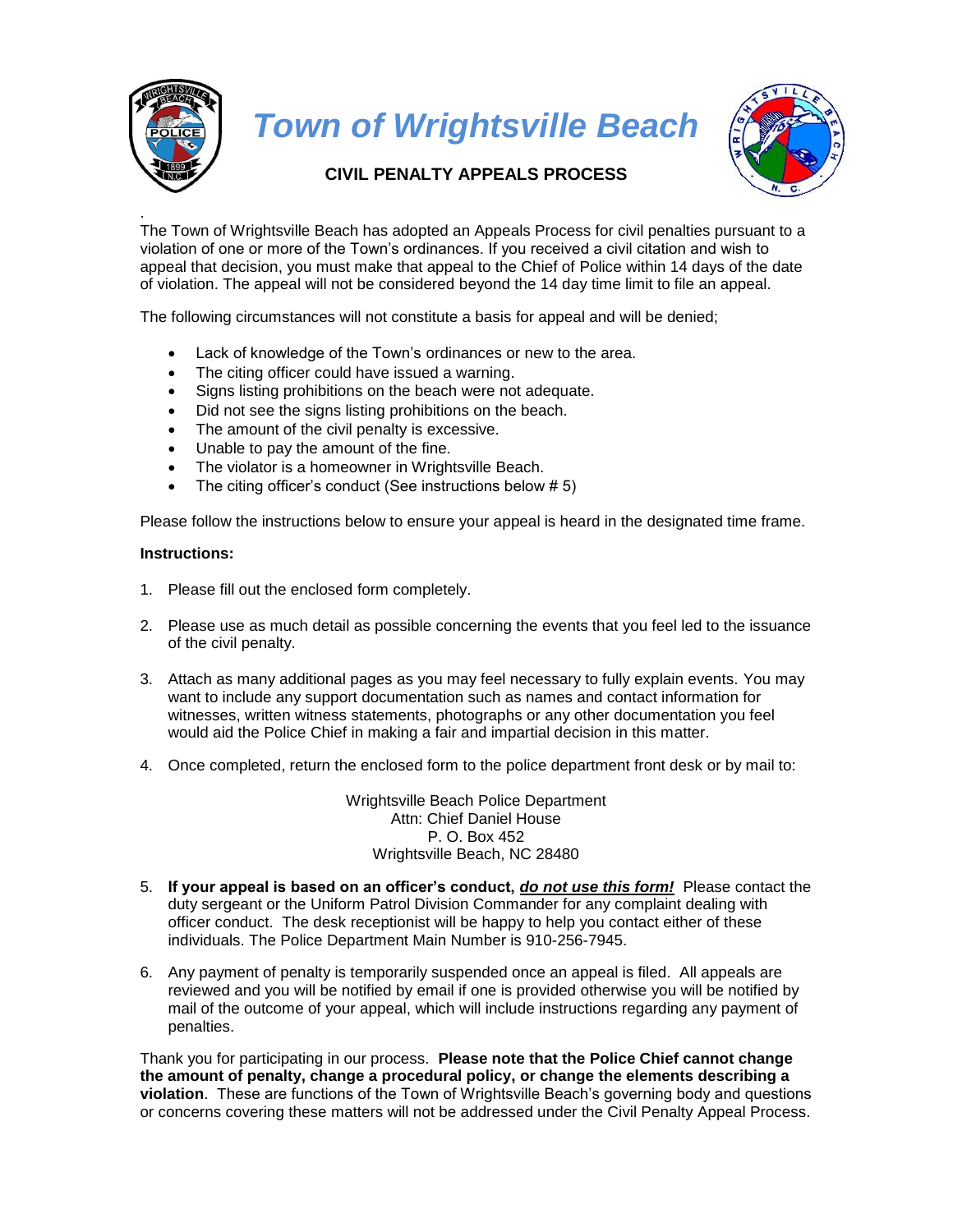| <b>POLICE</b><br>189 | <b>Town of Wrightsville Beach</b>                                                                                                                        |
|----------------------|----------------------------------------------------------------------------------------------------------------------------------------------------------|
| Date:                |                                                                                                                                                          |
| Name:                | <u> Andreas Andreas Andreas Andreas Andreas Andreas Andreas Andreas Andreas Andreas Andreas Andreas Andreas Andr</u>                                     |
|                      |                                                                                                                                                          |
| Email Address:       | ,我们也不会有什么。""我们的人,我们也不会有什么?""我们的人,我们也不会有什么?""我们的人,我们也不会有什么?""我们的人,我们也不会有什么?""我们的人<br>All decisions regarding Civil Penalty Appeals will be sent via email |
|                      |                                                                                                                                                          |
|                      | Citation #: _________________________________Citation Date: ____________________                                                                         |
|                      |                                                                                                                                                          |
|                      |                                                                                                                                                          |
|                      |                                                                                                                                                          |
|                      |                                                                                                                                                          |
|                      |                                                                                                                                                          |
|                      |                                                                                                                                                          |
|                      |                                                                                                                                                          |
|                      |                                                                                                                                                          |